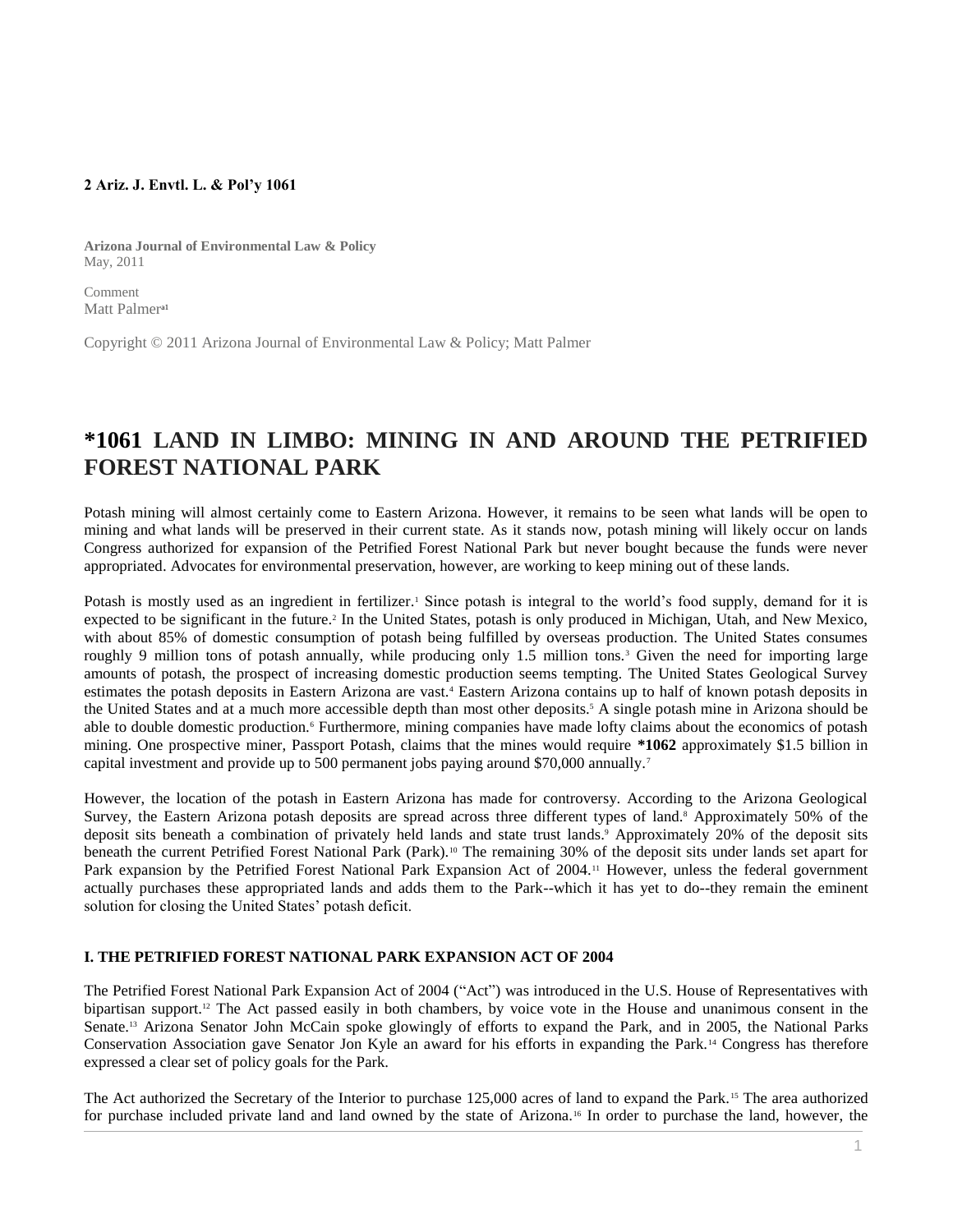landowners had to be willing to either sell it or donate it for addition to the Park.<sup>17</sup> Furthermore, in order to \*1063 acquire the land, Congress would need to appropriate the funds necessary.<sup>18</sup> As of March 2012, Congress has only appropriated funds sufficient to buy a small portion of the lands designated by the Act--one family ranch.

If these lands are to be included in the Park, Congress would not only need to find funds to purchase them, but it would also have to find willing sellers. Given the discovery of valuable potash deposits on these lands, potential sellers might be scarce. Furthermore, the Arizona Senate is working on legislation to make these lands open for mineral exploitation.

### **II. SENATE BILL 1089**

Arizona Senate Bill 1089 ("SB 1089") amended [section 27-235 of the Arizona Revised Statutes](http://www.westlaw.com/Link/Document/FullText?findType=L&pubNum=1000251&cite=AZSTS27-235&originatingDoc=I1ed640ec8c6911e498db8b09b4f043e0&refType=LQ&originationContext=document&vr=3.0&rs=cblt1.0&transitionType=DocumentItem&contextData=(sc.Search)) ("A.R.S.") to allow mining entry to state trust lands where that entry had previously been barred. The text was amended to authorize the State Land Commissioner to publicly auction mineral exploration permits for lands that had previously been closed by order of the Commissioner.<sup>19</sup> This change to [A.R.S. section 27-235](http://www.westlaw.com/Link/Document/FullText?findType=L&pubNum=1000251&cite=AZSTS27-235&originatingDoc=I1ed640ec8c6911e498db8b09b4f043e0&refType=LQ&originationContext=document&vr=3.0&rs=cblt1.0&transitionType=DocumentItem&contextData=(sc.Search)) allows mining exploration and permitting to occur on state trust lands that were previously closed to mining entry--more particularly, the lands marked to become part of the Petrified Forest National Park. Arizona State Senator Sylvia Allen, whose district covers the land in question, introduced the SB 1089.<sup>20</sup>

Regardless of Congress's intentions for this land, it remains owned and controlled by the Arizona state government. Since the land is controlled by the state of Arizona, the State retains the prerogative to use the land according the mandate for state trust lands, which are governed by Article X of the Arizona State Constitution and by Title 37 of the Arizona Revised Statutes. According to [A.R.S. section 37-231\(A\),](http://www.westlaw.com/Link/Document/FullText?findType=L&pubNum=1000251&cite=AZSTS37-231&originatingDoc=I1ed640ec8c6911e498db8b09b4f043e0&refType=LQ&originationContext=document&vr=3.0&rs=cblt1.0&transitionType=DocumentItem&contextData=(sc.Search)) state lands are subject to appraisal and sale unless otherwise provided. Furthermore, anyone over the age of 18 is entitled to purchase them.<sup>21</sup> Once a proper application has been submitted, the land has been appraised, and the time for appeal has passed, "the department shall order the sale of the lands to the highest and best bidder therefor at public auction." <sup>22</sup> It seems, therefore, that if these lands are not transferred to Petrified Forest National Park, mining companies will be able to acquire them under the current statutory scheme for land sales.

### **\*1064 III. OPPOSITION TO MINING NEAR PETRIFIED FOREST NATIONAL PARK**

Local environmental groups have voiced opposition to mining in these lands. The Grand Canyon Chapter of the Sierra Club singled out SB 1089 for disapproval in its 2011 Legislative Session report.<sup>23</sup> The Sierra Club opposes mining on the state trust land. The land in question is rich with fossils that the Sierra Club would prefer to see preserved as a part of the Petrified Forest National Park.<sup>24</sup>

The National Parks Conservation Association (NPCA) also opposes mining in the state trust lands.<sup>25</sup> The NPCA was involved in promoting the Petrified Forest National Park Expansion Act of 2004. The Southwest office of the NPCA highlighted the Expansion Act in its Southwest Region Field Report for 2011, celebrating the transfer of lands already purchased and opposing future mining on the state trust lands and private lands in the area.<sup>26</sup>

## **CONCLUSION**

Mining is almost certain to take place to some degree near the Petrified Forest National Park. However, Congress failed to act when it had the opportunity to acquire the lands slated for purchase. Proponents of mining in the area claim that exploitation of those resources will create hundreds of quality jobs. On the other hand, the opposition points to the cost of those jobs: the permanent loss of singular views, fossils, and petroglyphs in lands set apart as a national treasure. Congress can still appropriate the money and attempt to acquire these lands, but the price is rising quickly. Ultimately, the fate of these lands is in the hands of the private landowners and the State Land Commissioner. Until the use of the land has been resolved, they remain in a proverbial Limbo.

### Footnotes

<sup>&</sup>lt;sup>a1</sup> Matt Palmer is an Associate Editor of the Arizona Journal of Environmental Law & Policy. He is currently a second-year law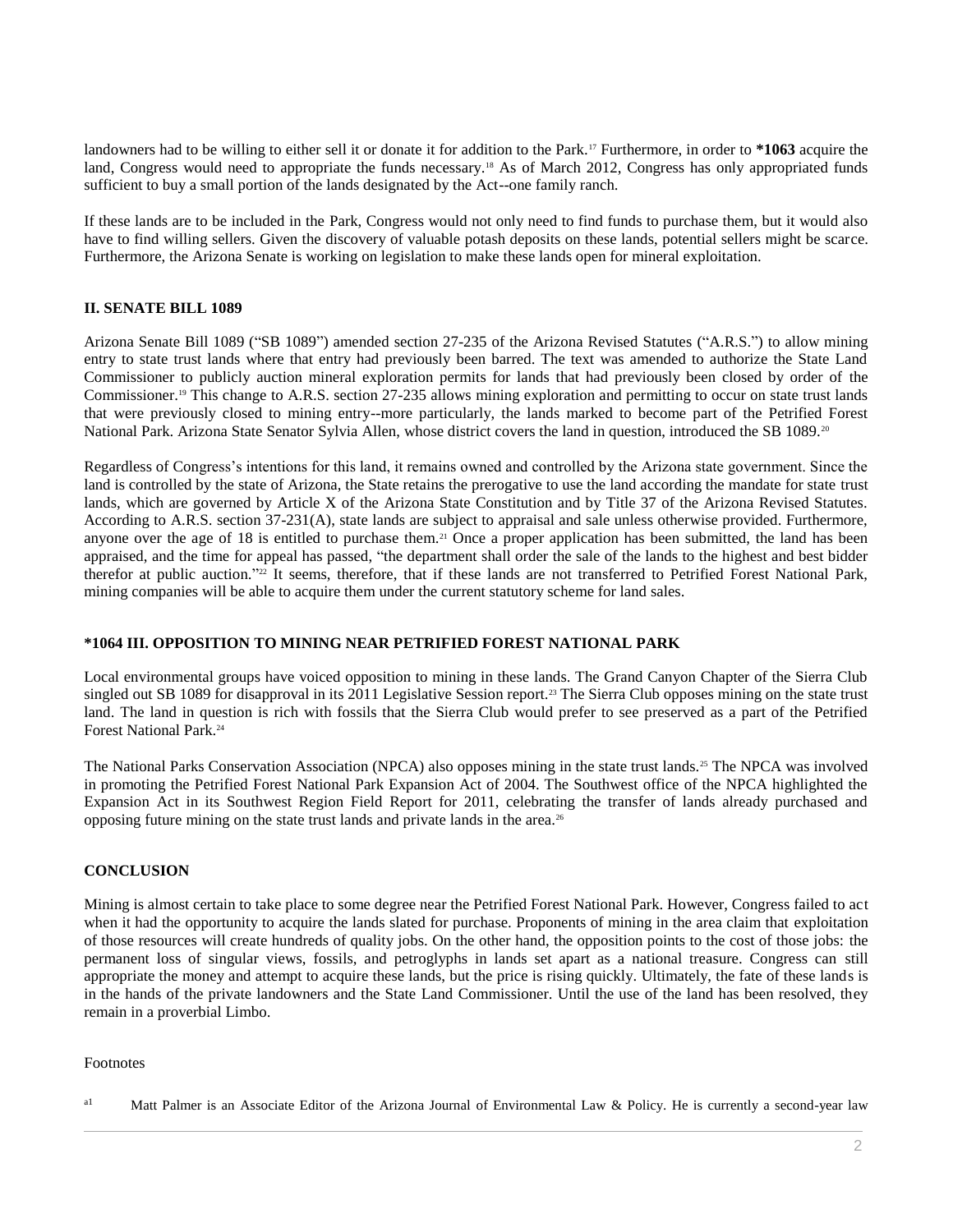student at the University of Arizona, James E. Rogers College of Law. Matt has a B.A. in English from Arizona State University and studied Rhetoric and Composition in graduate school at Texas Christian University.

- Teri Walker, *What is Potash?*, AZJOURNAL (Nov. 18, 2011), http:// www.azjournal.com/2011/11/28/what-is-potash/.
- Lee Allison, *Potash Mine in Operation by 2014?*, ARIZONA GEOLOGY: BLOG OF THE STATE GEOLOGIST OF ARIZONA, http:// arizonageology.blogspot.com/2011/12/potash-mine-inoperation-by-2014.html, (last visited Feb. 9, 2012).
- Walker, *supra* note 1.
- The Ariz. Geological Survey, *Major Potash Deposit near Holbrook, Arizona*, AZ.GOV: ARIZONA'S OFFICIAL WEB SITE, http://www.azgs.az.gov/minerals\_ potash.shtml (last visited Feb. 9, 2012).
- *Id.*
- Walker, *supra* note 1.
- Tom Billings, *Is Potash Mining Arizona's New Gold Rush?*, ARIZONA LAND GUY, http://www.arizonalandguy.com/2011/03/is-potash-mining-land-arizonas-new-gold.html (last visited Feb. 9, 2012).
- The Ariz. Geological Survey, *supra* note 4.
- *Id.*
- *Id.*
- *Id.*
- *H.R. 1630: Petrified Forest National Park Expansion Act of 2004*, GOVTRACK.US, http://www.govtrack.us/congress/bill.xpd?bill=h108-1630 (last visited Feb. 9, 2012).
- *Id.*
- *Protect Petrified Forest National Park!*, SIERRA CLUB GRAND CANYON CHAPTER, http://arizona.sierraclub.org/political\_action/tracker/SB1089.html (last visited Feb. 9, 2012).
- Petrified Forest National Park Expansion Act of 2004, [Pub. L. No. 108-430, § 3\(a\), 18 Stat. 2606,](http://www.westlaw.com/Link/Document/FullText?findType=l&pubNum=1077005&cite=UUID(I74A9D67048-6311D99A02E-E6B583008FF)&originatingDoc=I1ed640ec8c6911e498db8b09b4f043e0&refType=SL&originationContext=document&vr=3.0&rs=cblt1.0&transitionType=DocumentItem&contextData=(sc.Search)) *available at* http://www.gpo.gov/fdsys/pkg/PLAW-108publ430/pdf/PLAW-108publ430.pdf.
- <sup>16</sup> *Id.* at § 4(a)-(b).
- *Id.*
- *Id.* at § 6.